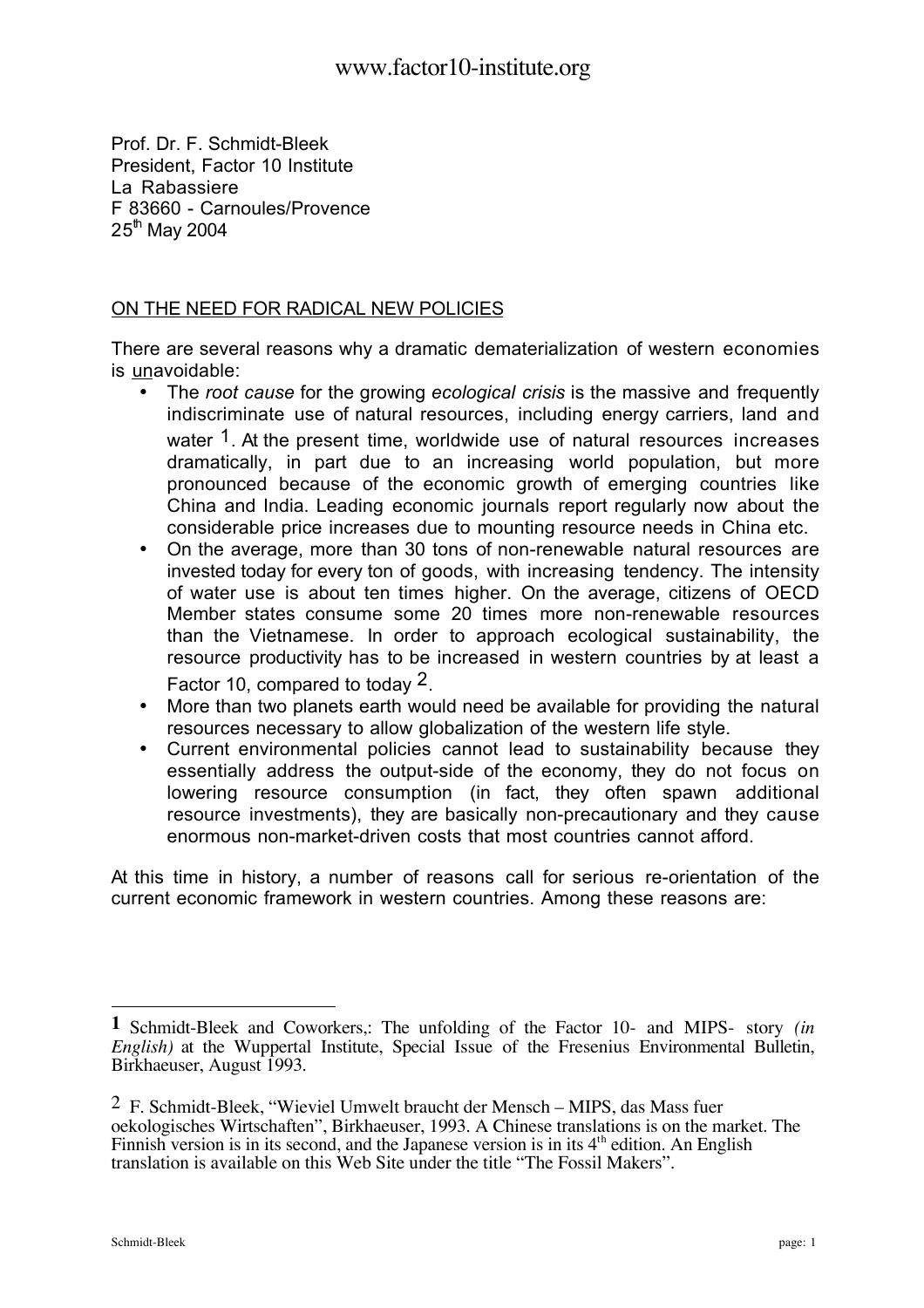- The current public budget situation in leading countries is unsustainable with respect to meeting known future social and economic needs 3.
- The present taxation system is altogether economically wrong and unfair 4. Whereas labour costs are relatively high on account of considerable overheads, prizes of natural resources are kept low by not being taxed in tune with their contribution to the economic output, by perverse subsidies, by traditional cost-free extraction- and use rights and other politically motivated priorities <sup>5</sup>. As a consequence, the market causes a massive misallocation of natural resources.

It is evident that only *profound* and *systemic* policy changes will secure the future and open the road to sustainability. It is no longer possible to continue introducing partial solutions to individual problems when they arise. Sustainable solutions require the simultaneous and evenhanded consideration of economic, social and ecological consequences of every impending decision.

A recent article illustrated the macro-economic gains in Germany under condition that all currently profitable dematerialization measures would be undertaken and further, that financial gains would not be negotiated away by increasing the income of labor in tune with current practices  $6$ . Wage increases during the period of dematerialization were assumed to be those expected without the deliberate increase of resource productivity. Among the most interesting results were these: some 760 000 new jobs would be created, the GNP would rise by close to the 10 % and the government income would increase by ca. 20 billion Euro.

What is urgently needed now is a similarly exhaustive modeling effort to clarify the consequences of shifting the current overhead on labor to natural resources.

Based on such results one could conceive a step-by-step plan for approaching ecologically sustainable conditions in Germany. First, those dematerializations efforts would be launched that are already profitable under existing economic boundary conditions. Governments could simultaneously begin to re-orient their purchasing procedures, giving preference to dematerialized products and services. After some 2 – 3 years, fiscal reforms would commence in a carefully planned manner, previously shared and discussed with the public. Features protecting the

 $\overline{a}$ 

 $3$  See, for instance, Report (in German) by the Future Council of the state of Northrhine-Westfalia, March 2004, Dusseldorf. To be published in English in 2004

<sup>4</sup> Report of the Future Council of the German stateof Northrhine Westfalia, March 2004

<sup>5</sup> F. Schmidt-Bleek, "Das MIPS-Konzept – Faktor 10" Droemer, Munich 1998, and Franz Lehner and F. Schmidt-Bleek, "Die Wachstumsmaschine – Der oekonomische Charm der Oekologie", Droemer, Munich 2000

<sup>6</sup> Hartmut Fischer, Karl Lichtblau, Bernd Meyer and Janina Scheelhaase, "Wachstum und Beschaeftigungsimpulse rentabler Materialeinsparungen", Wirtschaftsdienst, Issue 4, April 2004. This study was financed by the Aachen Foundation Kathy Beys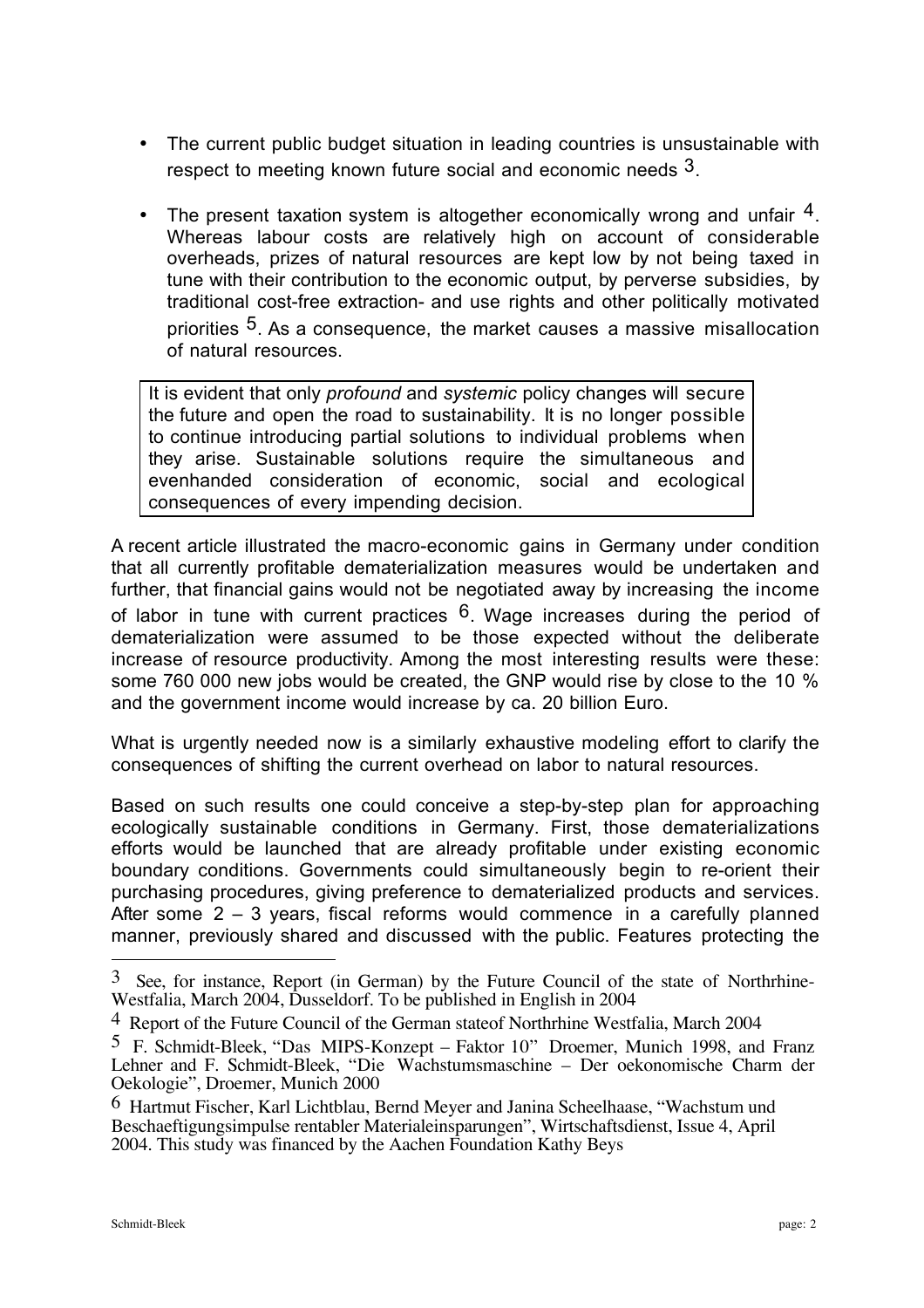sick and the poor would demand special attention. Subsidies deleterious to saving resources would begin to be withdrawn. 3 or 4 Years later, all measures leading to "Factor 10" would become fully operational, including the adjustment of norms, standards and practices and revoking special privileges of all kinds that provoke un-necessary resource consumption. Among these could be the right to levy-free lifting of resources from nature, including minerals, sand, gravel, fish, plants and trees.

Failure to drastically dematerialize the economy in leading countries - primarily by shifting present taxes and overheads on income to natural resources at the input side of the economic cycle = would yield dramatic consequences:

- Neither economic, social or ecological sustainability could be reached;
- In the long run, economic growth would no longer be possible;
- Unemployment would persist on a high level in industrialized countries;
- The unstable budgetary situation in industrialized countries and its unwanted social and economic consequences would continue;
- The export power would diminish over time;
- The destruction of life supporting environmental services would continue;
- Current non-market based and costly environmental policies would persist and cause an ever increasing financial burden on society in technical and administrative terms;
- Costly repair of environmental damages would increase;

While the basic concept of Factor 10 is straight-forward and the advantages of its implementation seem plentiful and self evident, potential economic "side-effects" have not as yet been sufficiently researched, including the identity of potential winners and losers.

Moreover, it is far from obvious how to incorporate the concept of dramatic dematerialization into the political and economic reality of today. The possibilities of unilateral national moves are limited because all national economies operate today in a complex network of international interests and contractual obligations. The necessary changes would obviously require courageous and farsighted political leaders.

Democratic process demands that voters, politicians and business people - most of them recipients of subsidies and enjoying special privileges of one sort or another within the present system - would agree to a new set of parameters, accept shifting focuses and priorities, be ready to consider all dimensions of sustainability before reaching decisions, and establish a new network of business partners. Perhaps the most serious barrier to change would be the ensuing initial uncertainty for a period of time about how to establish proper budgets, how to make profits and what to consume.

In earlier times natural catastrophes and wars lost and won left little choice but to take such risks. Fortunately, times have changed in some parts of the world. In the